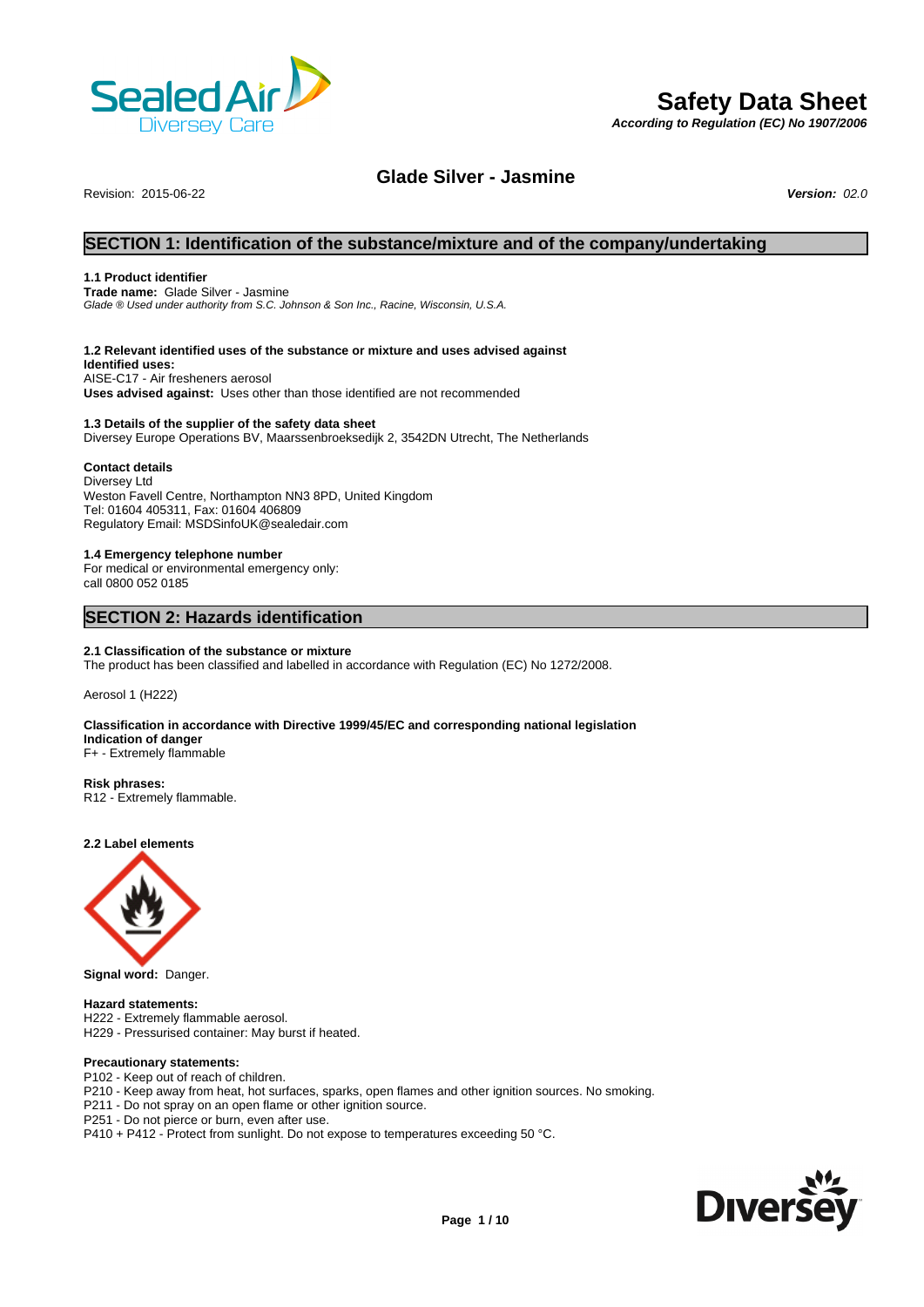# **2.3 Other hazards**

No other hazards known. The product does not meet the criteria for PBT or vPvB in accordance with Regulation (EC) No 1907/2006, Annex XIII.

# **SECTION 3: Composition/information on ingredients**

# **3.2 Mixtures**

| Ingredient(s)                          | <b>EC</b> number | <b>CAS number</b> | <b>REACH number</b> | <b>Classification</b>                                                 | <b>Classification</b><br>(1999/45/EC) | <b>Notes</b> | Weight<br>percent |
|----------------------------------------|------------------|-------------------|---------------------|-----------------------------------------------------------------------|---------------------------------------|--------------|-------------------|
| isobutane                              | 200-857-2        | 75-28-5           | 01-2119485395-27    | Flam. Gas 1 (H220)<br>Liquified gas (H280)                            | F+:R12                                |              | $10 - 20$         |
| propane                                | 200-827-9        | 74-98-6           | 01-2119486944-21    | Flam. Gas 1 (H220)<br>Liquified gas (H280)                            | F+:R12                                |              | $3 - 10$          |
| trimethyloctadecylammonium<br>chloride | 203-929-1        | 112-03-8          | No data available   | Skin Corr. 1B (H314)<br>Acute Tox. 4 (H302)<br>Aquatic Acute 1 (H400) | Xn:R22<br>C:R34<br>N:R50              |              | $0.01 - 0.1$      |

\* Polymer.

For the full text of the R, H and EUH phrases mentioned in this Section, see Section 16.

Workplace exposure limit(s), if available, are listed in subsection 8.1.

[1] Exempted: ionic mixture. See Regulation (EC) No 1907/2006, Annex V, paragraph 3 and 4. This salt is potentially present, based on calculation, and included for classification and labelling purposes only. Each starting material of the ionic mixture is registered, as required.

[2] Exempted: included in Annex IV of Regulation (EC) No 1907/2006.

[3] Exempted: Annex V of Regulation (EC) No 1907/2006.

[4] Exempted: polymer. See Article 2(9) of Regulation (EC) No 1907/2006.

[5] PBT [5a] or vPvB [5b] substance according to Regulation (EC) No 1907/2006, Annex XIII. [5c] substance included in the list in accordance with Regulation (EC) No 1907/2006, Article 59(1).

# **SECTION 4: First aid measures**

| 4.1 Description of first aid measures                           |                                                                                                                         |
|-----------------------------------------------------------------|-------------------------------------------------------------------------------------------------------------------------|
| <b>Inhalation</b>                                               | Get medical attention or advice if you feel unwell.                                                                     |
| <b>Skin contact:</b>                                            | Wash skin with plenty of lukewarm, gently flowing water. If skin irritation occurs: Get medical advice<br>or attention. |
| Eye contact:                                                    | Rinse cautiously with water for several minutes. If irritation occurs and persists, get medical<br>attention.           |
| Ingestion:                                                      | Rinse mouth. Immediately drink 1 glass of water. Get medical attention or advice if you feel unwell.                    |
| Self-protection of first aider:                                 | Consider personal protective equipment as indicated in subsection 8.2.                                                  |
| 4.2 Most important symptoms and effects, both acute and delayed |                                                                                                                         |
| Inhalation:                                                     | No known effects or symptoms in normal use.                                                                             |

| Inhalation:          | No known effects or symptoms in normal use.    |
|----------------------|------------------------------------------------|
| <b>Skin contact:</b> | Direct contact can damage skin by freezing.    |
| Eye contact:         | Direct contact can damage the eye by freezing. |
| Ingestion:           | No known effects or symptoms in normal use.    |
|                      |                                                |

#### **4.3 Indication of any immediate medical attention and special treatment needed**

No information available on clinical testing and medical monitoring. Specific toxicological information on substances, if available, can be found in section 11.

# **SECTION 5: Firefighting measures**

#### **5.1 Extinguishing media**

Carbon dioxide. Dry powder. Water spray jet. Fight larger fires with water spray jet or alcohol-resistant foam.

# **5.2 Special hazards arising from the substance or mixture**

Cool endangered packaging with water spray jet.

#### **5.3 Advice for firefighters**

As in any fire, wear self contained breathing apparatus and suitable protective clothing including gloves and eye/face protection.

# **SECTION 6: Accidental release measures**

#### **6.1 Personal precautions, protective equipment and emergency procedures**

No special measures required.

#### **6.2 Environmental precautions**

No special environmental precautions required. Dilute with plenty of water.

## **6.3 Methods and material for containment and cleaning up**

Absorb with liquid-binding material (sand, diatomite, universal binders, sawdust). Absorb liquid components with liquid-binding material.

#### **6.4 Reference to other sections**

For personal protective equipment see subsection 8.2. For disposal considerations see section 13.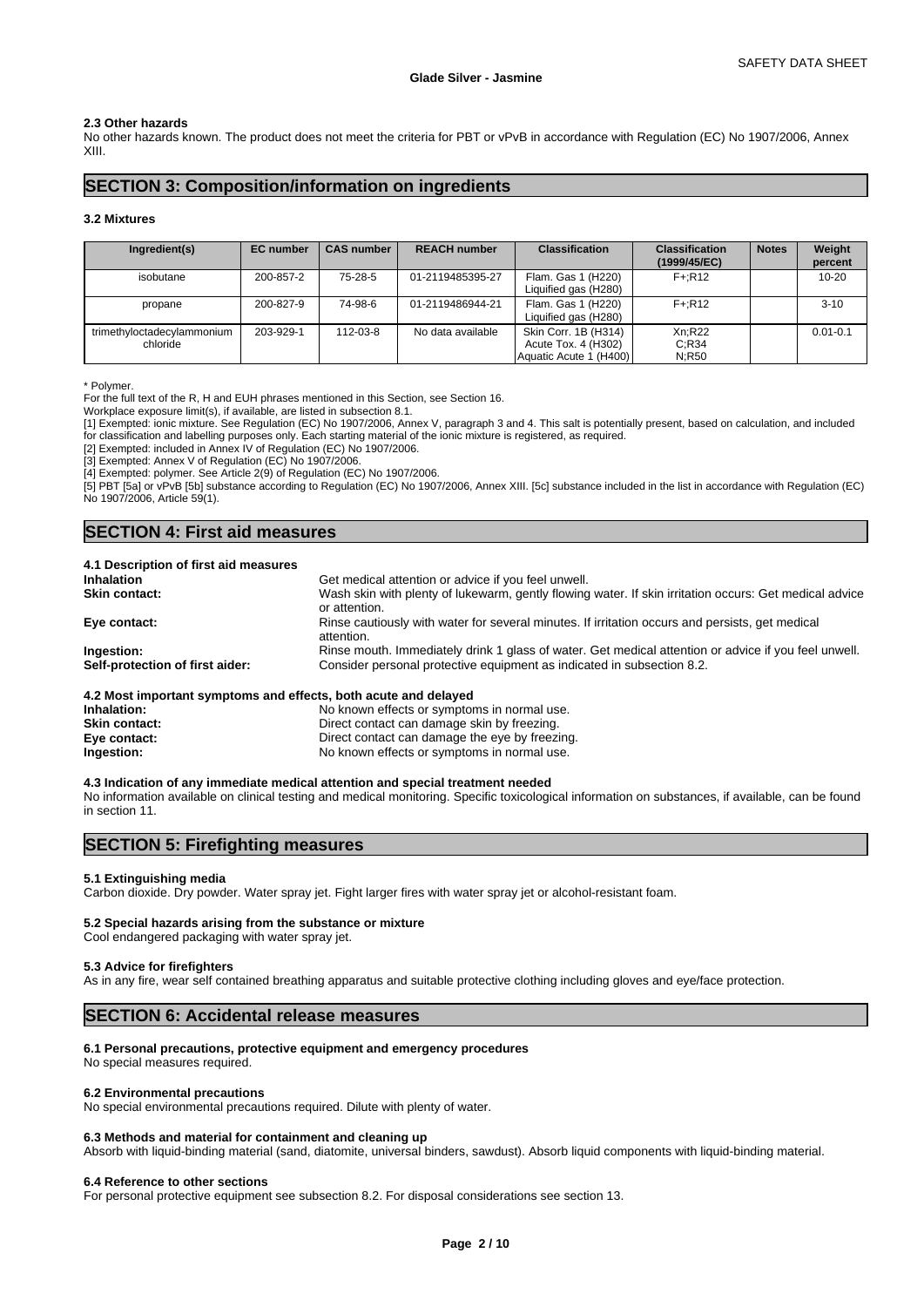# **SECTION 7: Handling and storage**

## **7.1 Precautions for safe handling**

# **Measures to prevent fire and explosions:**

Keep away from heat. BEWARE: Aerosol is pressurized. Keep away from direct sun exposure and temperatures over 50° C. Do not open by force or throw into fire even after use. Do not spray on flames or red-hot objects.

#### **Measures required to protect the environment:**

For environmental exposure controls see subsection 8.2.

# **Advices on general occupational hygiene:**

Handle in accordance with good industrial hygiene and safety practice. Keep away from food, drink and animal feeding stuffs. Handle and open container with care. Do not mix with other products unless adviced by Sealed Air. Wash hands before breaks and at the end of workday. Wash face, hands and any exposed skin thoroughly after handling. Take off immediately all contaminated clothing. Use personal protective equipment as required. Use only with adequate ventilation.

# **7.2 Conditions for safe storage, including any incompatibilities**

Store in accordance with local and national regulations. Keep only in original container. Store in a closed container. For conditions to avoid see subsection 10.4. For incompatible materials see subsection 10.5.

#### **7.3 Specific end use(s)**

No specific advice for end use available.

# **SECTION 8: Exposure controls/personal protection**

) and  $\overline{\phantom{a}}$ 

 $)$ 

#### **8.1 Control parameters Workplace exposure limits**

Air limit values, if available:

Biological limit values, if available:

Recommended monitoring procedures, if available:

Additional exposure limits under the conditions of use, if available:

#### **DNEL/DMEL and PNEC values**

#### **Human exposure**

DNEL oral exposure - Consumer (mg/kg bw)

| Ingredient(s)                       | <b>Short term - Local</b><br>effects | <b>Short term - Systemic</b><br>effects | Long term - Local<br>effects | Long term - Systemic  <br>effects |
|-------------------------------------|--------------------------------------|-----------------------------------------|------------------------------|-----------------------------------|
| isobutane                           | No data available                    | No data available                       | No data available            | No data available                 |
| propane                             | No data available                    | No data available                       | No data available            | No data available                 |
| trimethyloctadecylammonium chloride | No data available                    | No data available                       | No data available            | No data available                 |

DNEL dermal exposure - Worker

| Ingredient(s)                       | <b>Short term - Local</b><br>effects | <b>Short term - Systemic</b><br>effects (mg/kg bw) | Long term - Local<br>effects | Long term - Systemic  <br>effects (mg/kg bw) |
|-------------------------------------|--------------------------------------|----------------------------------------------------|------------------------------|----------------------------------------------|
| isobutane                           | No data available                    | No data available                                  | No data available            | No data available                            |
| propane                             | No data available                    | No data available                                  | No data available            | No data available                            |
| trimethyloctadecylammonium chloride | No data available                    | No data available                                  | No data available            | No data available                            |

DNEL dermal exposure - Consumer

| Ingredient(s)                       | <b>Short term - Local</b> | <b>Short term - Systemic</b> | Long term - Local | [Long term - Systemic] |
|-------------------------------------|---------------------------|------------------------------|-------------------|------------------------|
|                                     | effects                   | effects (mg/kg bw)           | effects           | effects (mg/kg bw)     |
| isobutane                           | No data available         | No data available            | No data available | No data available      |
| propane                             | No data available         | No data available            | No data available | No data available      |
| trimethyloctadecylammonium chloride | No data available         | No data available            | No data available | No data available      |

#### DNEL inhalatory exposure - Worker (mg/m<sup>3</sup>

| Ingredient(s)                       | <b>Short term - Local</b> | <b>Short term - Systemic</b> | Long term - Local | <b>I Long term - Systemic  </b> |
|-------------------------------------|---------------------------|------------------------------|-------------------|---------------------------------|
|                                     | effects                   | effects                      | effects           | effects                         |
| isobutane                           | No data available         | No data available            | No data available | No data available               |
| propane                             | No data available         | No data available            | No data available | No data available               |
| trimethyloctadecylammonium chloride | No data available         | No data available            | No data available | No data available               |

DNEL inhalatory exposure - Consumer (mg/m<sup>3</sup>

| Ingredient(s)                       | <b>Short term - Local</b> | <b>Short term - Systemic</b> | Long term - Local | Long term - Systemic |
|-------------------------------------|---------------------------|------------------------------|-------------------|----------------------|
|                                     | effects                   | effects                      | effects           | effects              |
| isobutane                           | No data available         | No data available            | No data available | No data available    |
| propane                             | No data available         | No data available            | No data available | No data available    |
| trimethyloctadecylammonium chloride | No data available         | No data available            | No data available | No data available    |

#### **Environmental exposure** Environmental exposure - PNEC

| $(ma/l)^{n}$<br>.∕face water. marine⊺<br>าtmen<br>18m<br>Intermittent<br><b><i>ALLASTER</i></b><br>fresh<br>uredien*'<br>. .<br>77 I C |
|----------------------------------------------------------------------------------------------------------------------------------------|
|----------------------------------------------------------------------------------------------------------------------------------------|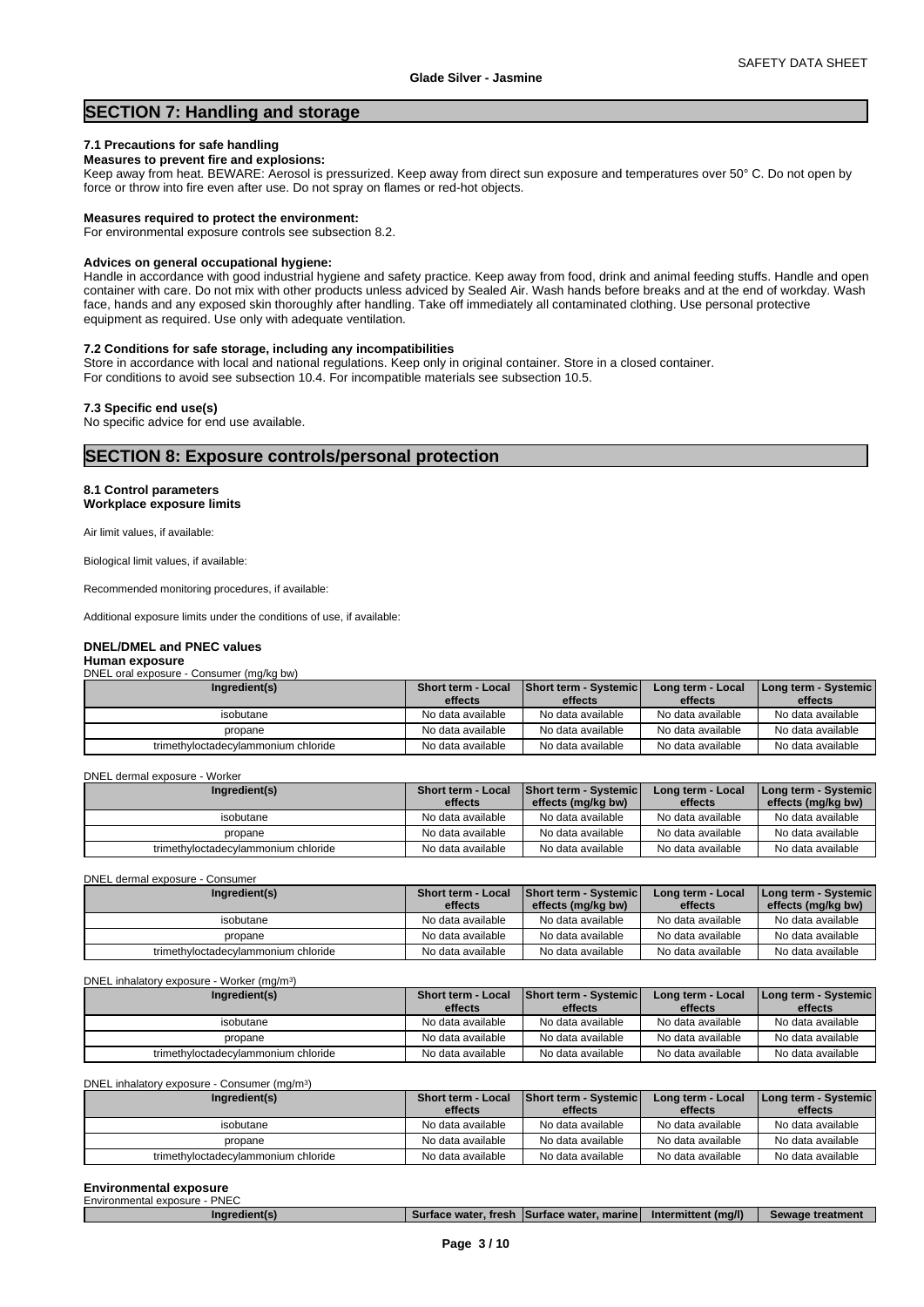|                                     | (mg/l)            | (mg/l)            |                   | plant (mg/l)      |
|-------------------------------------|-------------------|-------------------|-------------------|-------------------|
| isobutane                           | No data available | No data available | No data available | No data available |
| propane                             | No data available | No data available | No data available | No data available |
| trimethyloctadecylammonium chloride | No data available | No data available | No data available | No data available |

Environmental exposure - PNEC, continued

| Ingredient(s)                       | I Sediment, freshwater l<br>(mg/kg) | Sediment, marine<br>(mg/kg) | Soil (mg/kg)      | Air (mg/m <sup>3</sup> ) |
|-------------------------------------|-------------------------------------|-----------------------------|-------------------|--------------------------|
| isobutane                           | No data available                   | No data available           | No data available | No data available        |
| propane                             | No data available                   | No data available           | No data available | No data available        |
| trimethyloctadecylammonium chloride | No data available                   | No data available           | No data available | No data available        |

# **8.2 Exposure controls**

*The following information applies for the uses indicated in subsection 1.2. If available, please refer to the product information sheet for application and handling instructions. Normal use conditions are assumed for this section.*

*Recommended safety measures for handling the undiluted product:*

| Appropriate engineering controls:<br>Appropriate organisational controls: | No special requirements under normal use conditions.<br>Avoid direct contact and/or splashes where possible. Train personnel.                     |
|---------------------------------------------------------------------------|---------------------------------------------------------------------------------------------------------------------------------------------------|
| Personal protective equipment                                             |                                                                                                                                                   |
| Eye / face protection:                                                    | Safety glasses are not normally required. However, their use is recommended in those cases<br>where splashes may occur when handling the product. |
| Hand protection:                                                          | No special requirements under normal use conditions.                                                                                              |
| <b>Body protection:</b>                                                   | No special requirements under normal use conditions.                                                                                              |
| <b>Respiratory protection:</b>                                            | Respiratory protection is not normally required. However, inhalation of vapour, spray, gas or<br>aerosols should be avoided.                      |
| <b>Environmental exposure controls:</b>                                   | No special requirements under normal use conditions.                                                                                              |

# **SECTION 9: Physical and chemical properties**

# **9.1 Information on basic physical and chemical properties**

*Information in this section refers to the product, unless it is specifically stated that substance data is listed*

**Method / remark**

**Physical State:** Liquid Aerosol **Colour:** Colourless **Odour:** Perfumed **Odour threshold:** Not applicable **pH:** Not applicable. **Melting point/freezing point (°C):** Not determined **Initial boiling point and boiling range (°C):** Not applicable as product is an aerosol

Substance data, boiling point

| Ingredient(s)                       | Value<br>$(^{\circ}C)$ | <b>Method</b> | Atmospheric pressure<br>(hPa) |  |
|-------------------------------------|------------------------|---------------|-------------------------------|--|
| isobutane                           | No data available      |               |                               |  |
| propane                             | No data available      |               |                               |  |
| trimethyloctadecylammonium chloride | No data available      |               |                               |  |

**Method / remark**

**Flash point (°C):** Not applicable as product is an aerosol **Sustained combustion:** Not applicable. **Evaporation rate:** Not determined **Flammability (solid, gas):** Not determined **Upper/lower flammability limit (%):** Not determined

Substance data, flammability or explosive limits, if available:

# **Method / remark**

**Vapour pressure:** Not determined

| Substance data, vapour pressure     |                   |               |                              |
|-------------------------------------|-------------------|---------------|------------------------------|
| Ingredient(s)                       | Value<br>(Pa)     | <b>Method</b> | Temperature<br>$(^{\circ}C)$ |
| isobutane                           | No data available |               |                              |
| propane                             | No data available |               |                              |
| trimethyloctadecylammonium chloride | No data available |               |                              |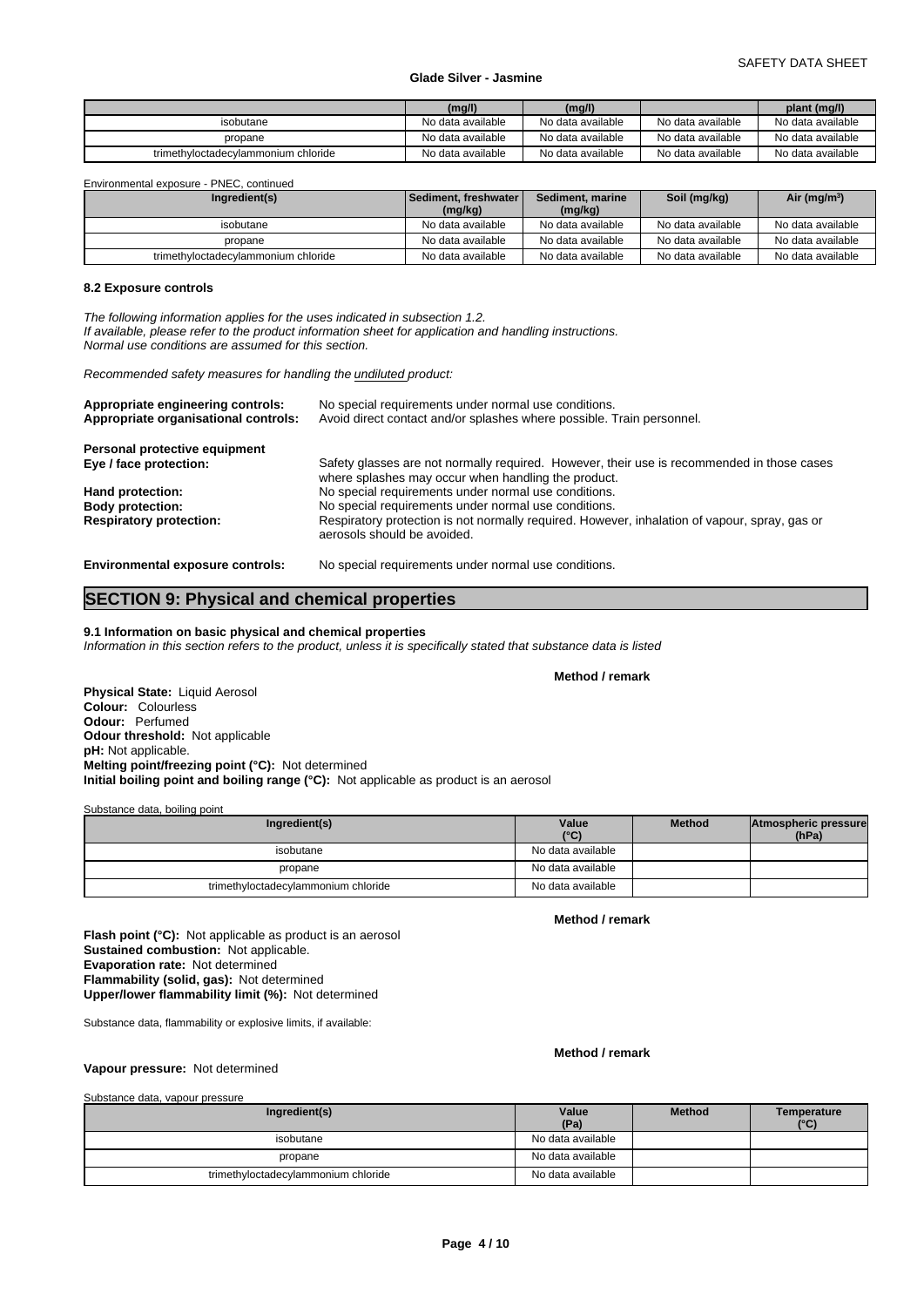**Method / remark**

## **Solubility in / Miscibility with Water:** Fully miscible **Vapour density:** Not determined **Relative density:** Not determined

Substance data, solubility in water

| Ingredient(s)                       | Value<br>(g/l)    | <b>Method</b> | Temperature<br>$(^{\circ}C)$ |
|-------------------------------------|-------------------|---------------|------------------------------|
| isobutane                           | No data available |               |                              |
| propane                             | No data available |               |                              |
| trimethyloctadecylammonium chloride | No data available |               |                              |

Substance data, partition coefficient n-octanol/water (log Kow): see subsection 12.3

**Method / remark**

#### **Decomposition temperature:** Not applicable. **Autoignition temperature:** Not determined

# **Viscosity:** Not determined

**Explosive properties:** Not explosive. Vapours may form explosive mixtures with air. **Oxidising properties:** Not oxidising

## **9.2 Other information**

**Surface tension (N/m):** Not determined **Corrosion to metals:** Not corrosive

Substance data, dissociation constant, if available:

# **SECTION 10: Stability and reactivity**

# **10.1 Reactivity**

No reactivity hazards known under normal storage and use conditions.

# **10.2 Chemical stability**

Stable under normal storage and use conditions.

# **10.3 Possibility of hazardous reactions**

No hazardous reactions known under normal storage and use conditions.

#### **10.4 Conditions to avoid**

Keep away from heat and direct sunlight. Protect from sunlight.

# **10.5 Incompatible materials**

None known under normal use conditions.

# **10.6 Hazardous decomposition products**

None known under normal storage and use conditions.

# **SECTION 11: Toxicological information**

#### **11.1 Information on toxicological effects**

No data is available on the mixture

Substance data, where relevant and available, are listed below.

# **Acute toxicity**

| .                   |  |
|---------------------|--|
| Acute oral toxicity |  |

| Ingredient(s)                       | Endpoint | Value     | <b>Species</b> | <b>Method</b> | <b>Exposure</b> |
|-------------------------------------|----------|-----------|----------------|---------------|-----------------|
|                                     |          | (mg/kg)   |                |               | time (h)        |
| isobutane                           |          | No data   |                |               |                 |
|                                     |          | available |                |               |                 |
| propane                             |          | No data   |                |               |                 |
|                                     |          | available |                |               |                 |
| trimethyloctadecylammonium chloride |          | No data   |                |               |                 |
|                                     |          | available |                |               |                 |

Acute dermal toxicity

| Ingredient(s)                       | Endpoint | Value     | <b>Species</b> | <b>Method</b> | <b>Exposure</b> |  |
|-------------------------------------|----------|-----------|----------------|---------------|-----------------|--|
|                                     |          | (mg/kg)   |                |               | time (h)        |  |
| isobutane                           |          | No data   |                |               |                 |  |
|                                     |          | available |                |               |                 |  |
| propane                             |          | No data   |                |               |                 |  |
|                                     |          | available |                |               |                 |  |
| trimethyloctadecylammonium chloride |          | No data   |                |               |                 |  |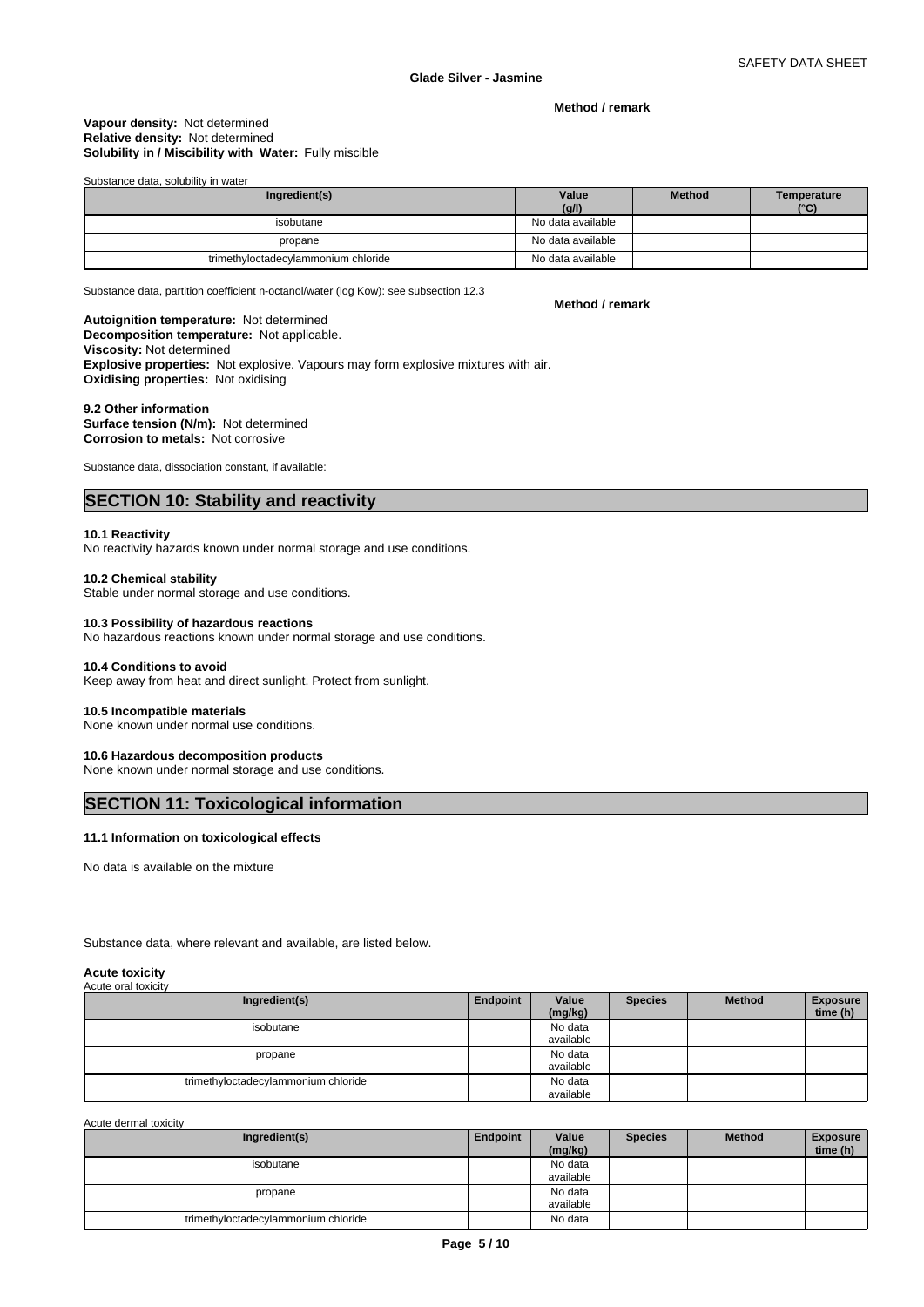|  |  |  | <br>available |  |  |  |
|--|--|--|---------------|--|--|--|
|--|--|--|---------------|--|--|--|

| Acute inhalative toxicity           |          |                      |                |               |                             |
|-------------------------------------|----------|----------------------|----------------|---------------|-----------------------------|
| Ingredient(s)                       | Endpoint | Value<br>(mg/l)      | <b>Species</b> | <b>Method</b> | <b>Exposure</b><br>time (h) |
| isobutane                           |          | No data<br>available |                |               |                             |
| propane                             |          | No data<br>available |                |               |                             |
| trimethyloctadecylammonium chloride |          | No data<br>available |                |               |                             |

# **Irritation and corrosivity** Skin irritation and corrosivity

| Ingredient(s)                       | Result            | <b>Species</b> | <b>Method</b> | <b>Exposure time</b> |
|-------------------------------------|-------------------|----------------|---------------|----------------------|
| isobutane                           | No data available |                |               |                      |
| propane                             | No data available |                |               |                      |
| trimethyloctadecylammonium chloride | No data available |                |               |                      |

Eye irritation and corrosivity

| Ingredient(s)                       | Result            | <b>Species</b> | <b>Method</b> | <b>Exposure time</b> |
|-------------------------------------|-------------------|----------------|---------------|----------------------|
| isobutane                           | No data available |                |               |                      |
| propane                             | No data available |                |               |                      |
| trimethyloctadecylammonium chloride | No data available |                |               |                      |

Respiratory tract irritation and corrosivity

| Ingredient(s)                       | Result            | <b>Species</b> | <b>Method</b> | <b>Exposure time</b> |
|-------------------------------------|-------------------|----------------|---------------|----------------------|
| isobutane                           | No data available |                |               |                      |
| propane                             | No data available |                |               |                      |
| trimethyloctadecylammonium chloride | No data available |                |               |                      |

**Sensitisation** Sensitisation by skin contact

| Ingredient(s)                       | Result            | <b>Species</b> | <b>Method</b> | Exposure time (h) |
|-------------------------------------|-------------------|----------------|---------------|-------------------|
| isobutane                           | No data available |                |               |                   |
| propane                             | No data available |                |               |                   |
| trimethyloctadecylammonium chloride | No data available |                |               |                   |

Sensitisation by inhalation

| Ingredient(s)                       | Result            | <b>Species</b> | <b>Method</b> | <b>Exposure time</b> |
|-------------------------------------|-------------------|----------------|---------------|----------------------|
| isobutane                           | No data available |                |               |                      |
| propane                             | No data available |                |               |                      |
| trimethyloctadecylammonium chloride | No data available |                |               |                      |

# **CMR effects (carcinogenicity, mutagenicity and toxicity for reproduction)**

**Mutagenicity** 

| Ingredient(s)                       | <b>Result (in-vitro)</b> | <b>Method</b><br>(in-vitro) | <b>Result (in-vivo)</b> | <b>Method</b><br>(in-vivo) |
|-------------------------------------|--------------------------|-----------------------------|-------------------------|----------------------------|
| isobutane                           | No data available        |                             | No data available       |                            |
| propane                             | No data available        |                             | No data available       |                            |
| trimethyloctadecylammonium chloride | No data available        |                             | No data available       |                            |

# **Carcinogenicity**

| Ingredient(s                        | <b>Effect</b>     |
|-------------------------------------|-------------------|
| isobutane                           | No data available |
| propane                             | No data available |
| trimethyloctadecylammonium chloride | No data available |

Toxicity for reproduction

| Ingredient(s)         | <b>Endpoint</b> | <b>Specific effect</b> | Value<br>$(mg/kg)$ bw/d) | <b>Species</b> | <b>Method</b> | <b>Exposure</b><br>time | <b>Remarks and other effects</b><br>reported |
|-----------------------|-----------------|------------------------|--------------------------|----------------|---------------|-------------------------|----------------------------------------------|
| isobutane             |                 |                        | No data                  |                |               |                         |                                              |
|                       |                 |                        | available                |                |               |                         |                                              |
| propane               |                 |                        | No data                  |                |               |                         |                                              |
|                       |                 |                        | available                |                |               |                         |                                              |
| trimethyloctadecylamm |                 |                        | No data                  |                |               |                         |                                              |
| onium chloride        |                 |                        | available                |                |               |                         |                                              |

# **Repeated dose toxicity** Sub-acute or sub-chronic oral toxicity

| <u>UUD-ACULE OF SUD-CHIUHIC UITAI LUAICILY</u> |                 |           |                |                   |                                       |                                             |
|------------------------------------------------|-----------------|-----------|----------------|-------------------|---------------------------------------|---------------------------------------------|
| Ingredient(s)                                  | <b>Endpoint</b> | Value     | <b>Species</b> | <b>Method</b>     |                                       | <b>Exposure Specific effects and organs</b> |
|                                                |                 |           |                |                   |                                       | affected                                    |
| isobutane                                      |                 | No data   |                |                   |                                       |                                             |
|                                                |                 | available |                |                   |                                       |                                             |
| propane                                        |                 |           |                |                   |                                       |                                             |
|                                                |                 |           |                | $\log(kg)$ bw/d). | $\frac{N_0}{200}$ $\frac{data}{6/10}$ | time (days)                                 |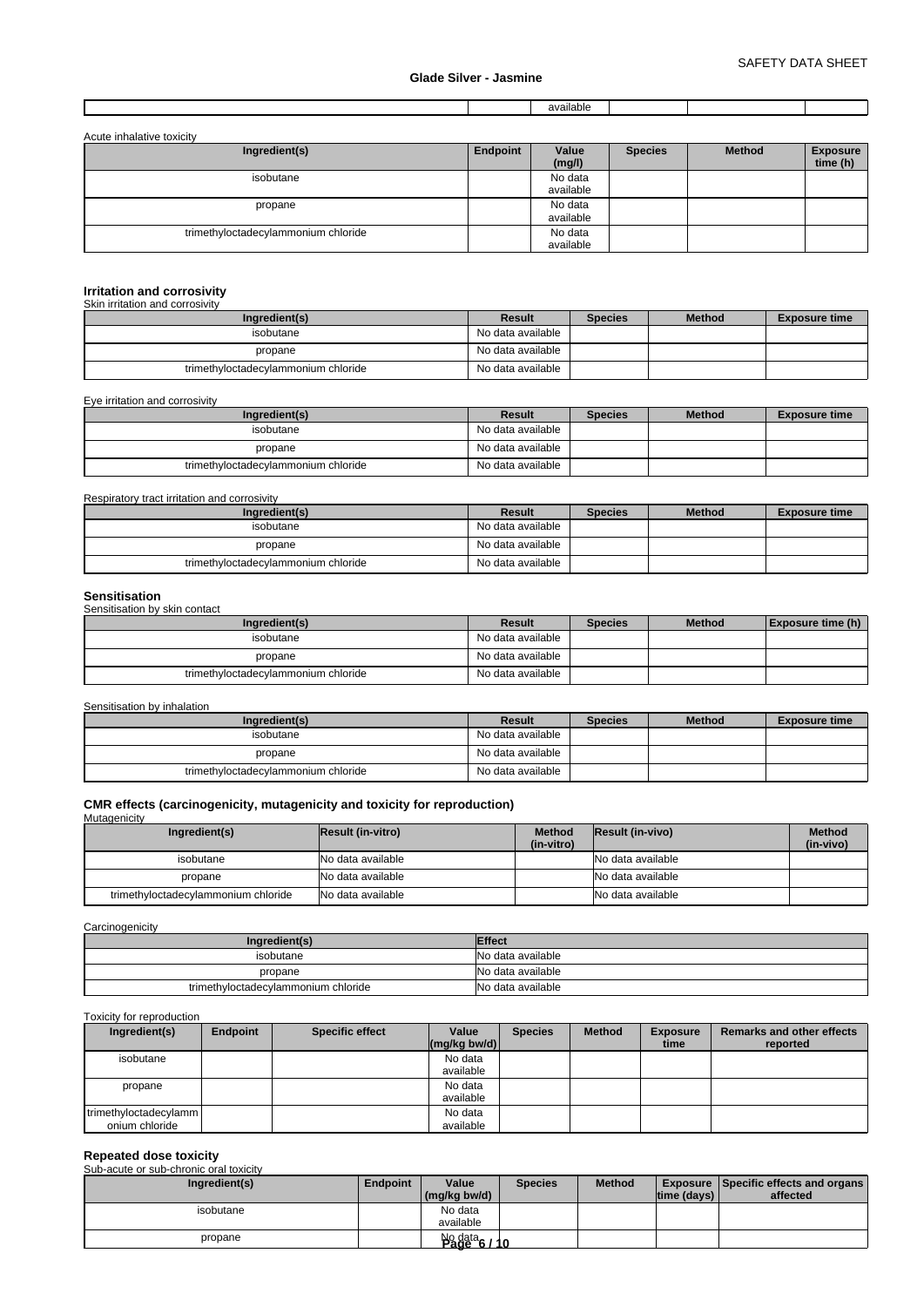|                                          | available            |  |  |
|------------------------------------------|----------------------|--|--|
| vloctadecvlammonium chloride<br>trimethy | No data<br>available |  |  |

Sub-chronic dermal toxicity

| Ingredient(s)                       | Endpoint | Value<br>(mg/kg bw/d) | <b>Species</b> | <b>Method</b> | $ time$ (days) $ $ | Exposure Specific effects and organs<br>affected |
|-------------------------------------|----------|-----------------------|----------------|---------------|--------------------|--------------------------------------------------|
| isobutane                           |          | No data               |                |               |                    |                                                  |
|                                     |          | available             |                |               |                    |                                                  |
| propane                             |          | No data               |                |               |                    |                                                  |
|                                     |          | available             |                |               |                    |                                                  |
| trimethyloctadecylammonium chloride |          | No data               |                |               |                    |                                                  |
|                                     |          | available             |                |               |                    |                                                  |

#### Sub-chronic inhalation toxicity

| Ingredient(s)                       | Endpoint | Value<br>(mg/kg bw/d) | <b>Species</b> | <b>Method</b> | time (days) | <b>Exposure Specific effects and organs</b><br>affected |
|-------------------------------------|----------|-----------------------|----------------|---------------|-------------|---------------------------------------------------------|
| isobutane                           |          | No data               |                |               |             |                                                         |
|                                     |          | available             |                |               |             |                                                         |
| propane                             |          | No data               |                |               |             |                                                         |
|                                     |          | available             |                |               |             |                                                         |
| trimethyloctadecylammonium chloride |          | No data               |                |               |             |                                                         |
|                                     |          | available             |                |               |             |                                                         |

## Chronic toxicity

| Ingredient(s)         | <b>Exposure</b> | <b>Endpoint</b> | Value                      | <b>Species</b> | <b>Method</b> | <b>Exposure</b> | Specific effects and | <b>Remark</b> |
|-----------------------|-----------------|-----------------|----------------------------|----------------|---------------|-----------------|----------------------|---------------|
|                       | route           |                 | $\frac{1}{2}$ (mg/kg bw/d) |                |               | time            | organs affected      |               |
| isobutane             |                 |                 | No data                    |                |               |                 |                      |               |
|                       |                 |                 | available                  |                |               |                 |                      |               |
| propane               |                 |                 | No data                    |                |               |                 |                      |               |
|                       |                 |                 | available                  |                |               |                 |                      |               |
| trimethyloctadecylamm |                 |                 | No data                    |                |               |                 |                      |               |
| onium chloride        |                 |                 | available                  |                |               |                 |                      |               |

#### STOT-single exposure

| Ingredient(s)                       | Affected organ(s) |
|-------------------------------------|-------------------|
| isobutane                           | No data available |
| propane                             | No data available |
| trimethyloctadecylammonium chloride | No data available |

STOT-repeated exposure

| Ingredient(s)                       | Affected organ(s) |
|-------------------------------------|-------------------|
| isobutane                           | No data available |
| propane                             | No data available |
| trimethyloctadecylammonium chloride | No data available |

# **Aspiration hazard**

Substances with an aspiration hazard (H304), if any, are listed in section 3. If relevant, see section 9 for dynamic viscosity and relative density of the product.

#### **Potential adverse health effects and symptoms**

Effects and symptoms related to the product, if any, are listed in subsection 4.2.

# **SECTION 12: Ecological information**

# **12.1 Toxicity**

No data is available on the mixture.

Substance data, where relevant and available, are listed below

# **Aquatic short-term toxicity**

| Aquatic short-term toxicity - fish  |          |                      |                |               |                             |
|-------------------------------------|----------|----------------------|----------------|---------------|-----------------------------|
| Ingredient(s)                       | Endpoint | Value<br>(mg/l)      | <b>Species</b> | <b>Method</b> | <b>Exposure</b><br>time (h) |
| isobutane                           |          | No data<br>available |                |               |                             |
| propane                             |          | No data<br>available |                |               |                             |
| trimethyloctadecylammonium chloride |          | No data<br>available |                |               |                             |

Aquatic short-term toxicity - crustacea

| Ingredient(s)                       | Endpoint      | Value<br>(mg/l)      | <b>Species</b> | <b>Method</b> | <b>Exposure</b><br>time (h) |
|-------------------------------------|---------------|----------------------|----------------|---------------|-----------------------------|
| isobutane                           |               | No data<br>available |                |               |                             |
| propane                             |               | No data<br>available |                |               |                             |
| trimethyloctadecylammonium chloride | $-220 + 7140$ | No data              |                |               |                             |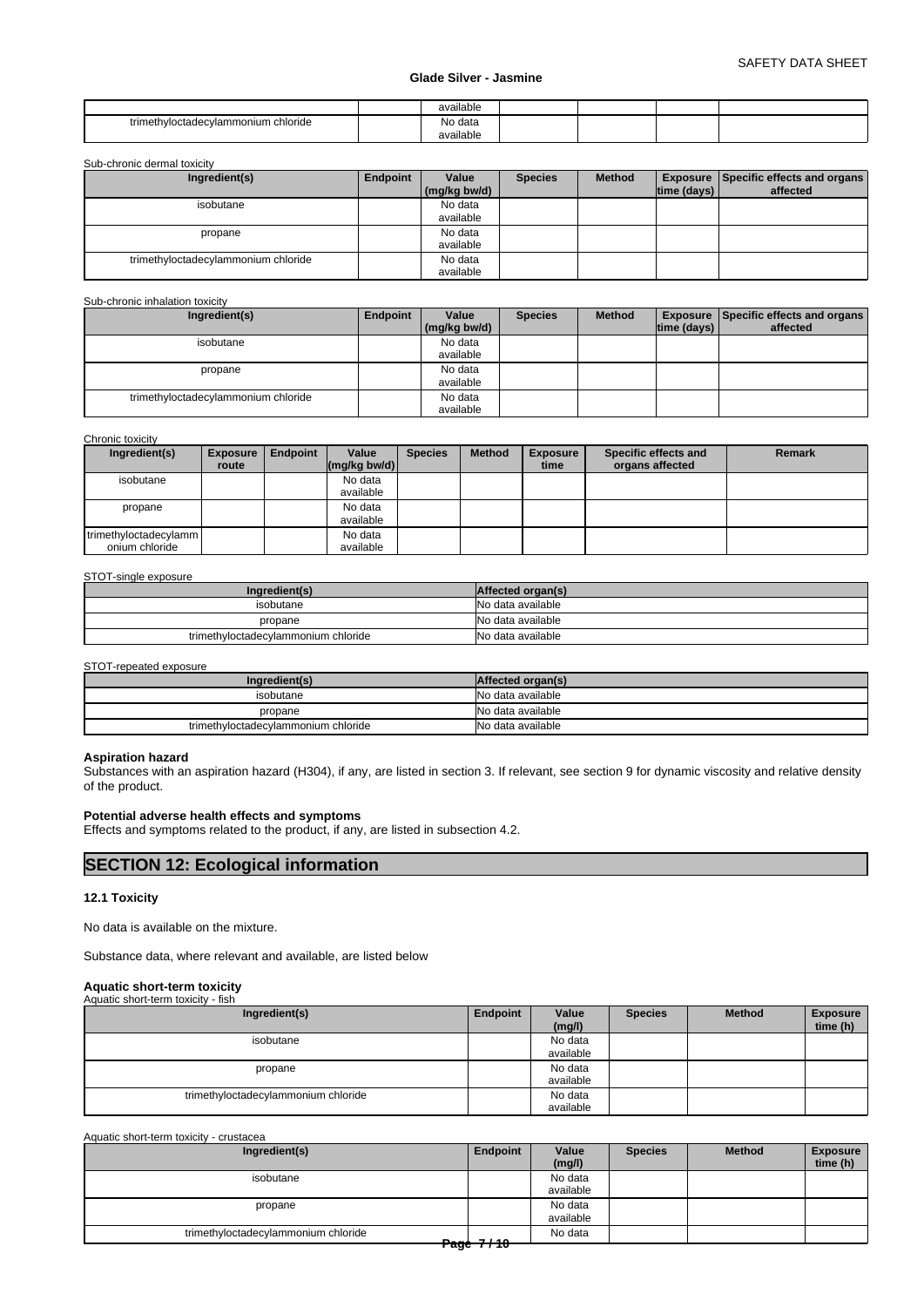| 2010h<br>$\sim$<br>Filault. |
|-----------------------------|
|-----------------------------|

| Aquatic short-term toxicity - algae |          |                 |                |               |                             |  |  |  |
|-------------------------------------|----------|-----------------|----------------|---------------|-----------------------------|--|--|--|
| Ingredient(s)                       | Endpoint | Value<br>(mg/l) | <b>Species</b> | <b>Method</b> | <b>Exposure</b><br>time (h) |  |  |  |
| isobutane                           |          | No data         |                |               |                             |  |  |  |
|                                     |          | available       |                |               |                             |  |  |  |
| propane                             |          | No data         |                |               |                             |  |  |  |
|                                     |          | available       |                |               |                             |  |  |  |
| trimethyloctadecylammonium chloride |          | No data         |                |               |                             |  |  |  |
|                                     |          | available       |                |               |                             |  |  |  |

#### Aquatic short-term toxicity - marine species **Ingredient(s) Endpoint Value** Species **(mg/l) Method** Exposure **time (days)**  isobutane No data available propane and the set of the set of the No data and the No data and the No data and the No data and the No data  $\sim$  1 No data<br>available trimethyloctadecylammonium chloride <br>
No data available

| Impact on sewage plants - toxicity to bacteria<br>Ingredient(s) | Endpoint | Value     | <b>Inoculum</b> | <b>Method</b> | <b>Exposure</b> |
|-----------------------------------------------------------------|----------|-----------|-----------------|---------------|-----------------|
|                                                                 |          | (mg/l)    |                 |               | time            |
| isobutane                                                       |          | No data   |                 |               |                 |
|                                                                 |          | available |                 |               |                 |
| propane                                                         |          | No data   |                 |               |                 |
|                                                                 |          | available |                 |               |                 |
| trimethyloctadecylammonium chloride                             |          | No data   |                 |               |                 |
|                                                                 |          | available |                 |               |                 |

# **Aquatic long-term toxicity** Aquatic long-term toxicity - fish

| <b>Aguatic IDIIG-REITH LOXICITY - IISH</b> |          |                      |                |               |                         |                         |
|--------------------------------------------|----------|----------------------|----------------|---------------|-------------------------|-------------------------|
| Ingredient(s)                              | Endpoint | Value<br>(mg/l)      | <b>Species</b> | <b>Method</b> | <b>Exposure</b><br>time | <b>Effects observed</b> |
| isobutane                                  |          | No data<br>available |                |               |                         |                         |
| propane                                    |          | No data<br>available |                |               |                         |                         |
| trimethyloctadecylammonium chloride        |          | No data<br>available |                |               |                         |                         |

#### Aquatic long-term toxicity - crustacea

| Ingredient(s)                       | Endpoint | Value     | <b>Species</b> | <b>Method</b> | <b>Exposure</b> | <b>Effects observed</b> |
|-------------------------------------|----------|-----------|----------------|---------------|-----------------|-------------------------|
|                                     |          | (mg/l)    |                |               | time            |                         |
| isobutane                           |          | No data   |                |               |                 |                         |
|                                     |          | available |                |               |                 |                         |
| propane                             |          | No data   |                |               |                 |                         |
|                                     |          | available |                |               |                 |                         |
| trimethyloctadecylammonium chloride |          | No data   |                |               |                 |                         |
|                                     |          | available |                |               |                 |                         |

Aquatic toxicity to other aquatic benthic organisms, including sediment-dwelling organisms, if available:

| Ingredient(s)                       | Endpoint | Value<br>(mg/kg dw<br>sediment) | <b>Species</b> | <b>Method</b> | <b>Exposure</b><br>$ time$ (days) $ $ | <b>Effects observed</b> |
|-------------------------------------|----------|---------------------------------|----------------|---------------|---------------------------------------|-------------------------|
| isobutane                           |          | No data<br>available            |                |               |                                       |                         |
| propane                             |          | No data<br>available            |                |               |                                       |                         |
| trimethyloctadecylammonium chloride |          | No data<br>available            |                |               |                                       |                         |

# **Terrestrial toxicity**

Terrestrial toxicity - soil invertebrates, including earthworms, if available:

Terrestrial toxicity - plants, if available:

Terrestrial toxicity - birds, if available:

Terrestrial toxicity - beneficial insects, if available:

Terrestrial toxicity - soil bacteria, if available:

# **12.2 Persistence and degradability**

**Abiotic degradation** Abiotic degradation - photodegradation in air, if available:

Abiotic degradation - hydrolysis, if available:

Abiotic degradation - other processes, if available: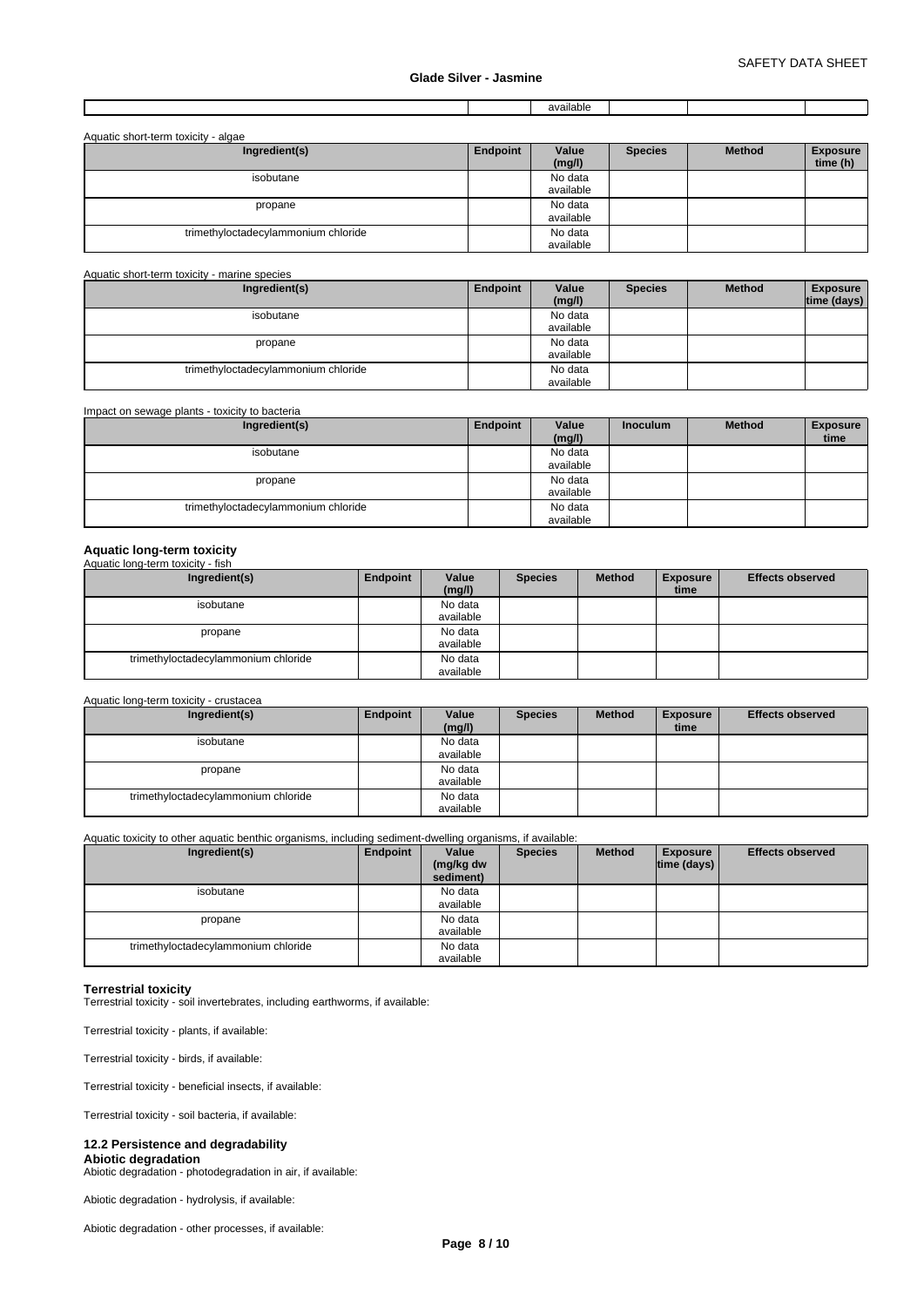| <b>Biodegradation</b>                       |                 |                      |           |               |                   |  |  |  |  |
|---------------------------------------------|-----------------|----------------------|-----------|---------------|-------------------|--|--|--|--|
| Ready biodegradability - aerobic conditions |                 |                      |           |               |                   |  |  |  |  |
| Ingredient(s)                               | <b>Inoculum</b> | Analytical<br>method | $DT_{50}$ | <b>Method</b> | <b>Evaluation</b> |  |  |  |  |
| isobutane                                   |                 |                      |           |               | No data available |  |  |  |  |
| propane                                     |                 |                      |           |               | No data available |  |  |  |  |
| trimethyloctadecylammonium chloride         |                 |                      |           |               | No data available |  |  |  |  |

Ready biodegradability - anaerobic and marine conditions, if available:

Degradation in relevant environmental compartments, if available:

#### **12.3 Bioaccumulative potential**

Partition coefficient n-octanol/water (log Kow)

| Ingredient(s)                       | Value             | <b>Method</b> | <b>Evaluation</b> | <b>Remark</b> |
|-------------------------------------|-------------------|---------------|-------------------|---------------|
| isobutane                           | No data available |               |                   |               |
| propane                             | No data available |               |                   |               |
| trimethyloctadecylammonium chloride | No data available |               |                   |               |

| Bioconcentration factor (BCF)           |                   |                |               |                   |        |  |  |  |  |  |
|-----------------------------------------|-------------------|----------------|---------------|-------------------|--------|--|--|--|--|--|
| Ingredient(s)                           | Value             | <b>Species</b> | <b>Method</b> | <b>Evaluation</b> | Remark |  |  |  |  |  |
| isobutane                               | No data available |                |               |                   |        |  |  |  |  |  |
| propane                                 | No data available |                |               |                   |        |  |  |  |  |  |
| trimethyloctadecylamm<br>onium chloride | No data available |                |               |                   |        |  |  |  |  |  |

# **12.4 Mobility in soil**

Adsorption/Desorption to soil or sediment

| Ingredient(s)                       | <b>Adsorption</b><br>coefficient<br>Log Koc | <b>Desorption</b><br>coefficient<br>Log Koc(des) | <b>Method</b> | Soil/sediment<br>type | <b>Evaluation</b> |
|-------------------------------------|---------------------------------------------|--------------------------------------------------|---------------|-----------------------|-------------------|
| isobutane                           | No data available I                         |                                                  |               |                       |                   |
| propane                             | No data available                           |                                                  |               |                       |                   |
| trimethyloctadecylammonium chloride | No data available                           |                                                  |               |                       |                   |

# **12.5 Results of PBT and vPvB assessment**

Substances that fulfill the criteria for PBT/vPvB, if any, are listed in section 3.

## **12.6 Other adverse effects**

No other adverse effects known.

# **SECTION 13: Disposal considerations**

# **13.1 Waste treatment methods**

**Waste from residues / unused products:** The concentrated contents or contaminated packaging should be disposed of by a certified handler or according to the site permit. Release of waste to sewers is discouraged. The cleaned packaging material is suitable for energy recovery or recycling in line with local legislation. **European Waste Catalogue:** 16 05 04\* - gases in pressure containers (including halons) containing dangerous substances.

**Empty packaging**

**Recommendation:** Dispose of observing national or local regulations.<br> **Suitable cleaning agents:** Water, if necessary with cleaning agent. Water, if necessary with cleaning agent.

# **SECTION 14: Transport information**



**ADR, RID, ADN, IMO/IMDG, ICAO/IATA 14.1 UN number:** 1950

- **14.2 UN proper shipping name:**
- **14.3 Transport hazard class(es): Class:** 2 Aerosols
	- **Label(s):** 2.1
- **14.4 Packing group: 14.5 Environmental hazards:**
	-